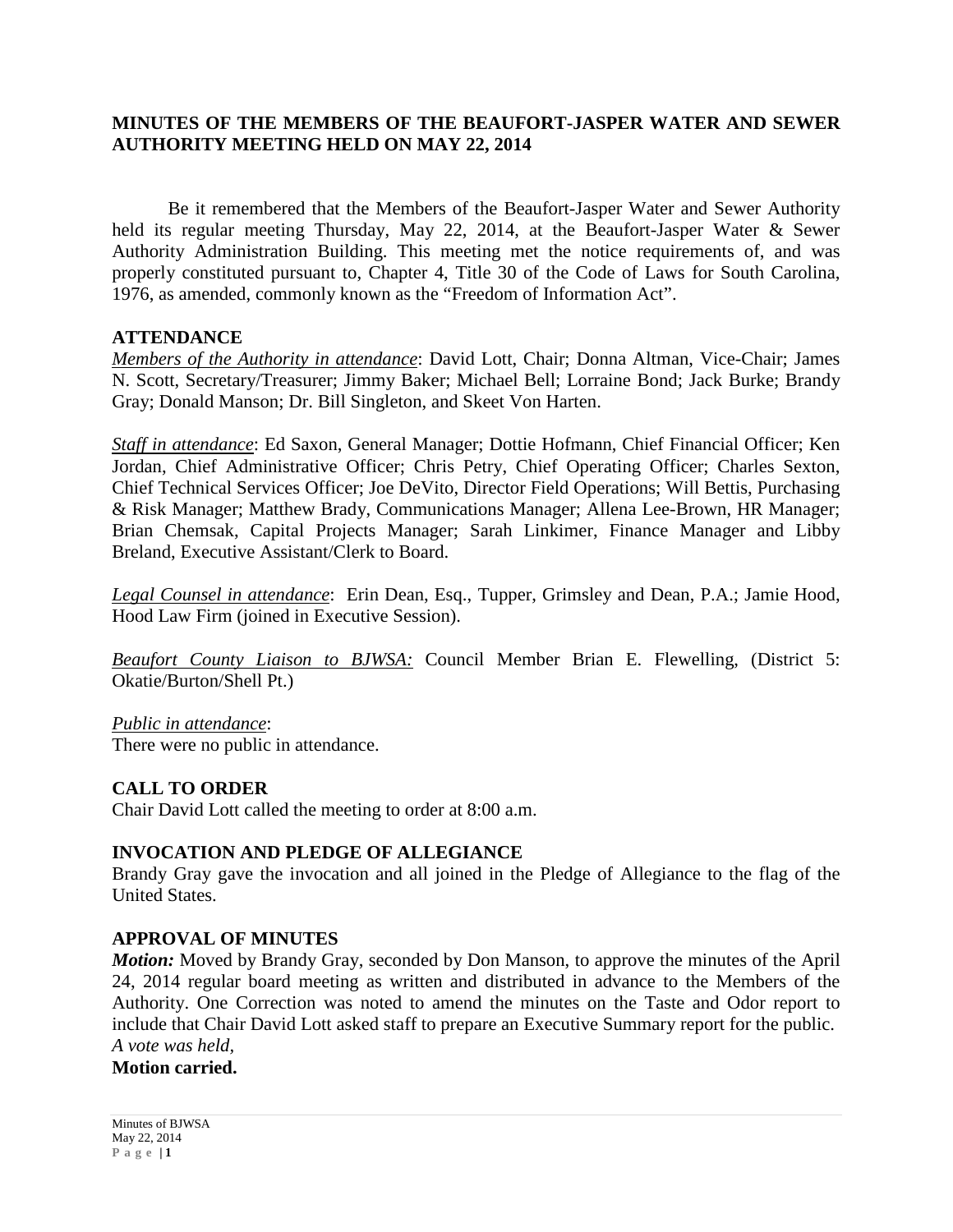## **PUBLIC COMMENT**

The public was recognized.

#### **GENERAL MANAGERS REPORT**

*Ed Saxon submitted the following report:*

Safety/Wellness Report **–** There were no lost workday cases, no injuries and 1 minor preventable incident in April. A City of Savannah senior maintenance mechanic was killed while performing some routine aerial pipe replacements at their President's St WWTP on 5/12. The City has been gracious to share some details of the event and we had a Safety Stand-Down and Reflection the morning of Monday 5/19 to review this incident with employees and honor the deceased mechanic.

Savannah River Basin **–** The Basin experienced above normal rainfall in April and the lakes are in good shape as summer and our peak demand season approaches.

WEASC Training **–** The local WEASC chapter is holding an all-day training session in our Training Room today. David Crosby, our Water Operator of the Year is Chair Elect for this chapter and coordinated this effort. 40+ representatives from BJWSA, South Island, PSD 1, Broad Creek, MCAS & Yemassee are attending.

Board Retreat 5/27 **–** The 5/27 Retreat will start at 10:00AM at the Palmetto Electric Community Room off Hwy 278 across from the USCB Hilton Head gateway Campus. The budget document has been placed in the Drop Box. The Staff looks forward to interacting with the Board.

BJWSA Family Fun Day Picnic **–** The BJWSA family picnic was held on Saturday, 5/3 from 10- 2 on the grounds here. We had ~150 in attendance and thanks to Mrs. Bond, Mrs. Gray and Mr. Lott for their attendance. A good time was had by all.

DHEC Consent Order Laurel Bay WWTP **–** This consent order involves Fecal Coliform sampling results at the LB WWTP that exceeded the daily maximum limit several times in the past year. We have developed and implemented a corrective action plan and have been in full compliance since October. DHEC has fined us \$2,000 for this event. Chris will provide a few details and answer any questions you may have.

Transfer of Southside Property to City of Beaufort **–** We have reached an agreement with the City regarding the transfer to them of the remaining  $\sim$  5 acre parcel at Southside that we abandoned when we occupied the new NOB Ops Center. We had purchased 3 parcels totaling 1.2 acres within and adjacent to Southside after we merged with the City in 1999 and the terms of the transfer agreement allow us to combine these 3 parcels into one 1.2 ac parcel along Waddell Rd. We are working on the documents needed to affect the transfer and hope to have it done in 60 days.

Jasper Chamber Annual Meeting **–** Attended the annual meeting held on April 26. I am honored to report that Jimmy Baker was awarded the Zenie Ingram Community Service of the Year Award and former Board Member, John Rogers was given the Sergeant Jasper Award. Congratulations to both.

Technical College of the Lowcountry 2014 Commencement Ceremony – Skeet Von Harten was awarded the 2014 Presidential Medallion during the commencement ceremony on May 9. This award recognizes an outstanding individual with distinguished citizenship and demonstrated leadership who has helped build a better and stronger community.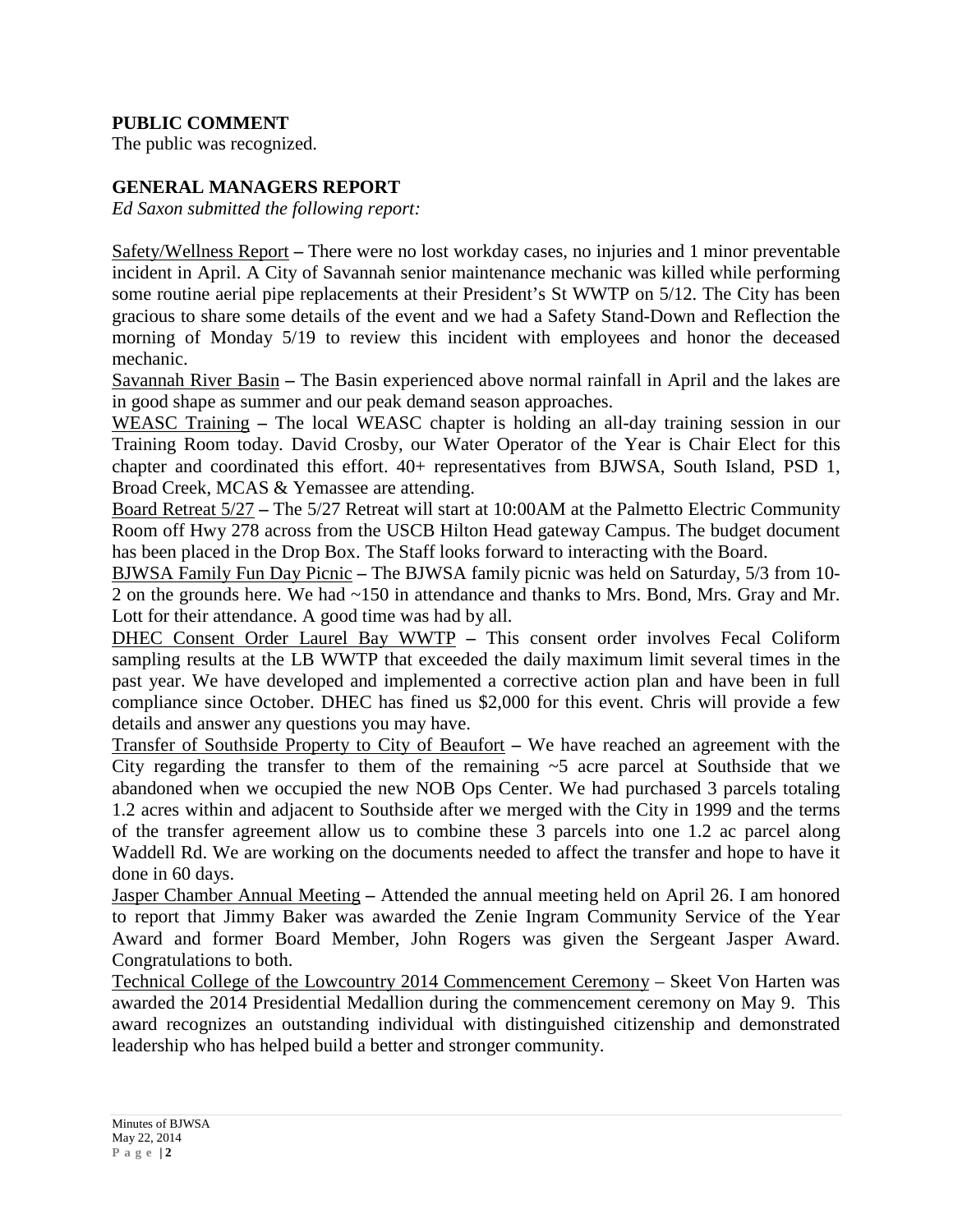Charles Fraser Sustainable Resort Development Conference **–** I gave a presentation on the importance of maintaining the health of our watersheds while balancing the needs development. It was well received and the group liked our Mission Statement.

Beaufort County Capital Sales Tax Commission **–** This Commission is charted to select projects to be included on a proposed 1 cent Capital Sales Tax referendum and submit the list to the County for approval. If approved, the sales tax referendum will be included on the November ballot. The County solicited projects and BJWSA submitted a request to construct a \$5.5M Critical Operations Center (COC) at the Chelsea WTP site designed to shelter and support 150 personnel during storm events. ½ the space would be used as the SOB Operations Center. The Commission will submit their finding's to Council in June. Several large water/sewer projects have been requested; Town of Bluffton - \$17.6M for May River Basin Sewer, Lowcountry Economic Alliance - \$21M for water/sewer improvements/extensions to 3 proposed industrial sites.

Capital Planning **–** You will receive the draft FY15-FY17 Capital Improvements Plan today. Charles and Brian Chemsak will take a few minutes to review our capital planning process with the Board.

Charles Sexton **–** Charles has accepted a position with Exxon, his former employer, and will be moving to Houston. Charles's last day will be 6/27. We wish him well and he'll be missed.

*Public Affairs Report* Matthew Brady highlighted community events and identified several projects taking place throughout the service area:

# NOB Taste and Odor Event Focus Group.

- The outcome of the two focus group meetings were that the customers would like to receive a phone call of future incidences. A full report will be generated from the focus group. This, coupled with our upcoming comprehensive customer survey, will help us understand how to better reach out to our customers.
- Customer Survey- Two targeted dates are scheduled to call approximately 500 random customers to see how we are doing and how we can do better.
- Seabrook Waterline Project. A community meeting will be held on June 24 regarding a potential Front Foot Assessment project. A portion of the waterline could qualify for a CDBG project.
- Rural Infrastructure Authority Grant Application- BJWSA was awarded the \$350,000 grant for the Hardeeville ~\$1.5M waterline replacement project. This project will replace an aging waterline, and will improve water pressure and service delivery that will enhance development potential in the area. The project will begin near the end of summer, and should take approximately nine months to complete.

*A summary memo dated May 13, 2014, was included in the Board packet and is attached to these minutes and is made a part hereof.*

*Jack Burke – Shared the May 19 2014 edition Fortune magazine article titled: "what is water worth?" The article compared water rates of areas such as Chicago (\$1.46), Los Angeles (\$2.80), Miami (\$1.15), Atlanta (\$6.30) and New York City (\$3.27). BJWSA's rate is \$1.18 based on 1 cubic meter of water consumption.*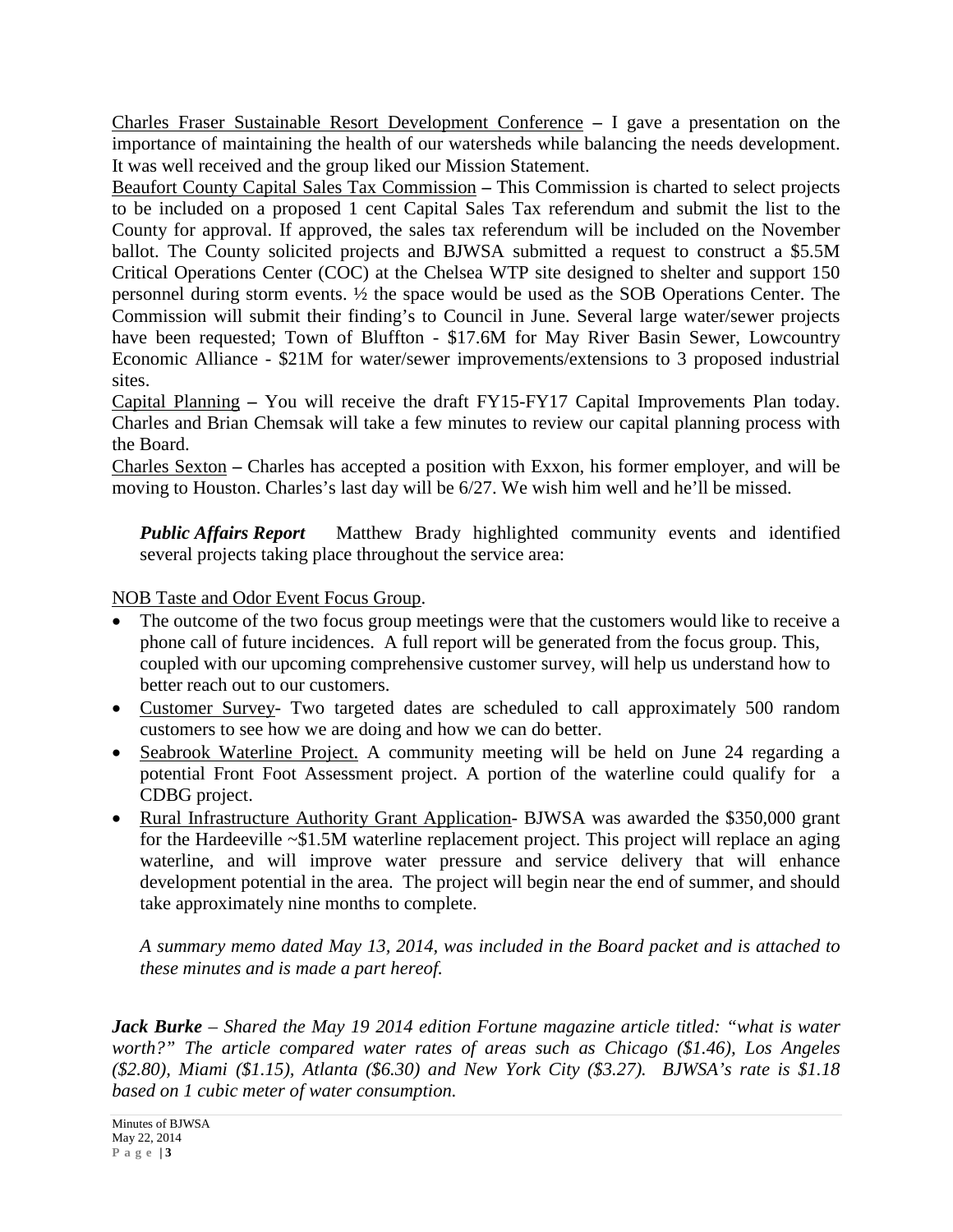# **COMMITTEE REPORTS**

*Report of the Executive Committee* Chair David Lott stated that the Executive Committee did not meet therefore had no report.

*Report of the Capital Projects Committee* Committee Chair Dr. Bill Singleton reported that the Capital Projects Committee met on May 14, 2014 and reviewed the status of the Capital Program and Development Activity. One contract award (#21712) will be presented under New Business for Board approval. A summary of noteworthy projects was included in the Board Packet. Some projects of note:

- Purrysburg Pipeline- Is online and pressures were reduced which will result in power savings.
- Bonaire Subdivision Waterline Replacement- Potter Construction has started on the emergency repair on Bonaire Circle.
- FY15-17 CIP Was discussed in length and will ask for Board approval in June. Brian Chemsak will be able to answer any questions.
- FY15 Proposed Rates Dottie Hofmann answered questions on the proposed FY15 rates.
- Strategic Focus Plan Ed Saxon provided the final Executive Summary of the Strategic Focus Plan "*Charting the Future*".

*A copy of the CIP Update memorandum from Charles Sexton dated May 9, 2014 was included in the Board Packet and is attached to these minutes and is made a part hereof.*

*Report of the Finance Committee* Donna Altman reported that the Finance Committee met on May 15, 2014 and submitted the following report:

- April 2014 Interims. Year to Date operating revenues are \$913 thousand under budget and \$350 thousand ahead of last year at the same time. Total operating expenses are \$935 thousand under budget and \$290 thousand under last year at the same time. Operating cash remains healthy. Liquidity is at 1.48 and target is 1.80. Cash is within our set policies and limits.
- Proposed Rate Workshop Schedules. Dates and Times were given.
- FY15-17 CIP The CIP was reviewed.

*A copy of the financial report dated April 30, 2014, was included in the Board packet and is attached to these minutes and is made a part hereof.*

*Report of the Personnel Committee* Committee Chair Brandy Gray reported that the Personnel Committee met on May 13, 2014 and submitted the following report:

Strategic Focus Plan; "Charting the Future". Ed Saxon also provided the Personnel Committee the final Executive Summary of the Strategic Focus Plan "*Charting the Future*".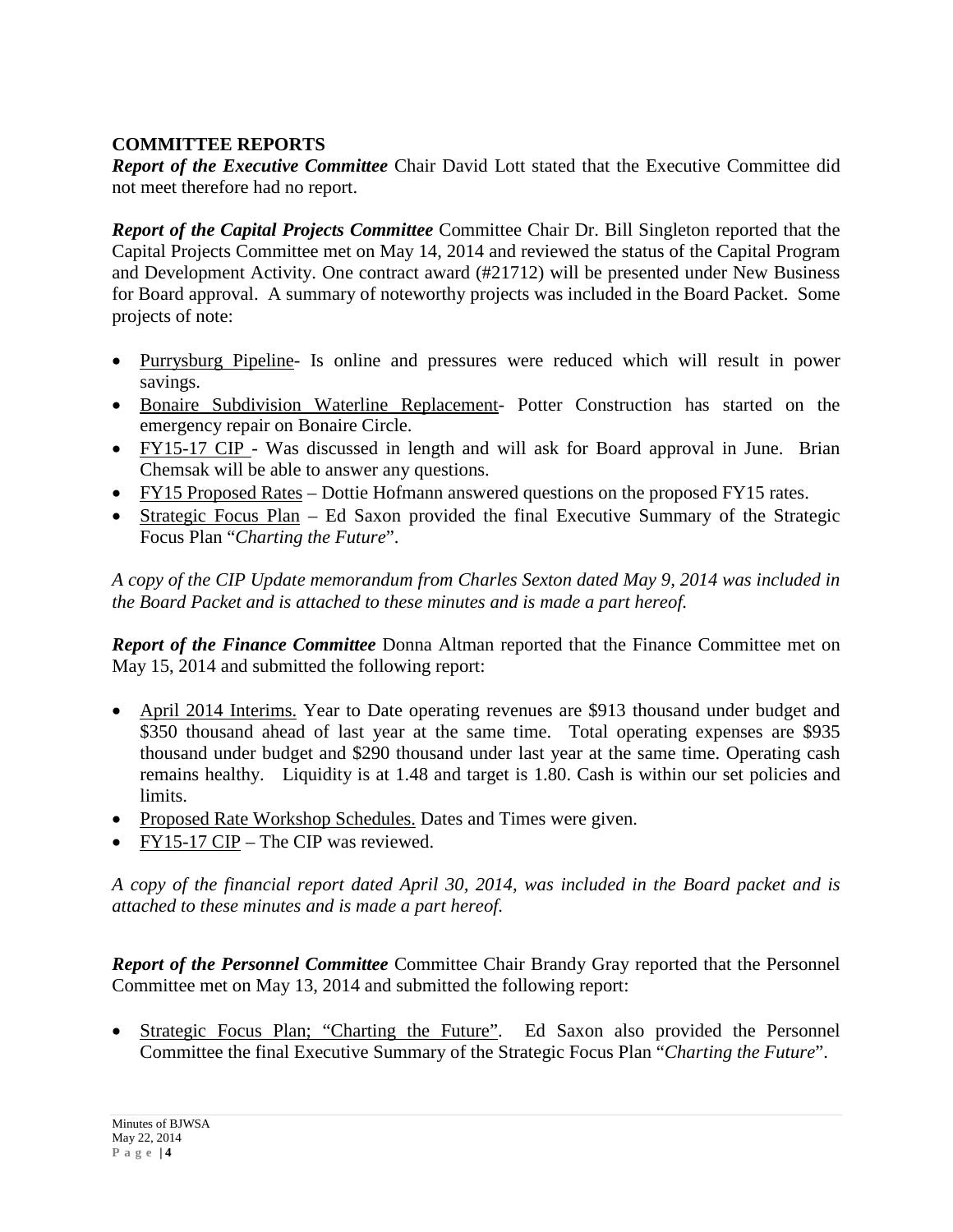- Finalize GM Evaluation Document and Timeline. A timeline was presented and agreed. The Personnel Committee will present recommendations in Executive Session at the June Board meeting.
- Compensation Study Implementation Update. Received an update of the implementation process and remaining timeline.
- SC Best Places to Work; Employee Survey. The surveys were completed and we will receive feedback by department advising strengths and weakness.
- FY2015 Rate Update. Received a review of Wholesale, Residential, and Commercial Water & Sewer rates and 10 year rate histories were also reviewed.
- Proposed Slate of Officers. Recommendation is to keep the current slate of officers.

## **OLD BUSINESS**

There was no old business.

## **NEW BUSINESS**

- A. Capital Improvement Program
	- 1. *Contract Award*
	- *CIP* #21712 Admin Building AC Replacement. This project is to replace the existing air conditioning in the original admin building. The existing units are split system air conditioning units with electric heat. The proposed system will use water source heat pumps and utilize the water from the Chelsea WTP to help cool and heat the building. The new design will create better efficiency and lower energy costs. Bids were certified and staff recommends award to Johnson Controls in the amount of \$327,800.00. This will be a very efficient project and is a "green" innovated project.

*Motion:* Recommendation for approval of CIP #21712 Contract Award for the Admin Building AC Replacement to Johnson Controls in the amount of \$327,800.00 as presented and referenced in the memorandum from Brian Chemsak, dated May 9, 2014 came from the Capital Projects Committee, *requiring no second*,

*All voted in favor*, none opposed.

**Motion passed unanimously.**

B. Resolution of Adoption of the FY14-FY17 Strategic Focus Plan; *Charting the Future.*

*Motion:* Brandy Gray moved, seconded by Michael Bell, to approve the Resolution of Adoption of the FY14-FY17 Strategic Focus Plan; *Charting the Future*, *All voted in favor*, none opposed.

**Motion passed unanimously.**

## **PUBLIC COMMENT**

Councilman Flewelling commended the staff and Board on the planning and adoption of BJWSA's Strategic Focus Plan; *Charting the Future*.